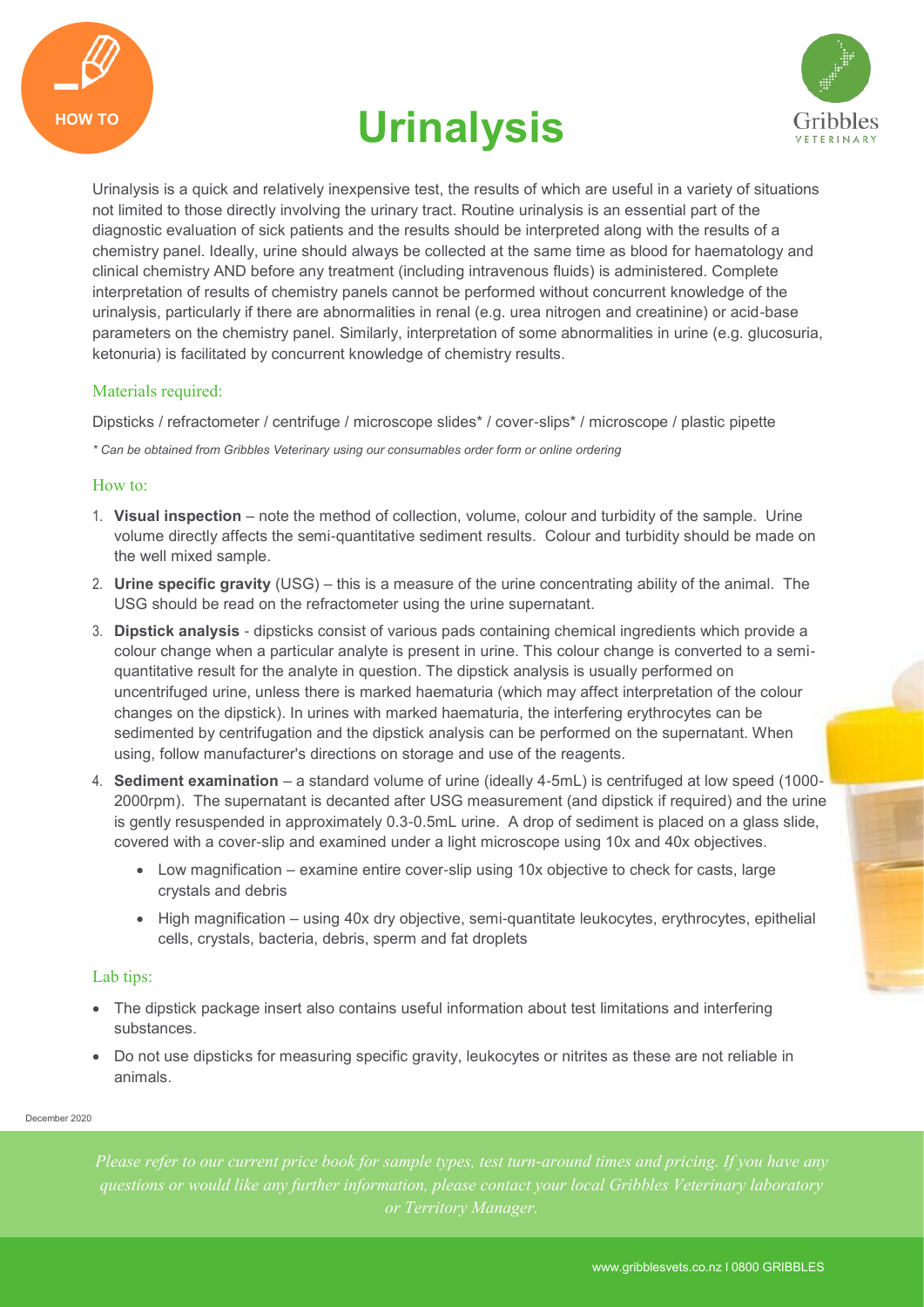

# HOW TO **Urine crystals**



The type of crystal present depends on urine pH, concentration of crystallogenic materials, urine temperature, and length of time between urine collection and examination.

Below is a table of common crystals that can be seen in urine, along with the pH of the urine in which these crystals usually precipitate and some additional information about the crystals. Note, that this is not a complete list and the pictures are not necessarily to scale (e.g. bilirubin crystals are usually quite small). Please send your urine samples to your local Gribbles laboratory for testing and/or confirmation.

#### Common urinary crystals:

| Crystal                                    | pH                                     | Information                                                                                                                                                                                                                                                                                              |
|--------------------------------------------|----------------------------------------|----------------------------------------------------------------------------------------------------------------------------------------------------------------------------------------------------------------------------------------------------------------------------------------------------------|
| Ammonium biurate                           | Usually neutral to<br>acidic pH ≤7     | Brown, spherical to irregular crystals ("thorn"<br>apple). Common in Dalmatians, English bull-<br>dogs. In other breeds of dogs or cats, suggests<br>liver dysfunction and portosystemic shunting.                                                                                                       |
| Amorphous crystals                         | Phosphates pH ≥7<br>Urates $pH \leq 7$ | Small, irregularly shaped crystals. Can be of<br>different composition (urates, xanthine, phos-<br>phate) depending on pH. Can be seen in<br>healthy animals. Mimic bacterial cocci - perform<br>a gram stain to differentiate.                                                                          |
| <b>Bilirubin</b>                           | Acidic pH ≤7                           | Small needle-like to granular yellow or yellow-<br>brown crystals. Indicates bilirubinuria due to<br>conjugated (direct) bilirubin. Bilirubinuria can be<br>normal in dogs but is abnormal in other species<br>(and can be seen prior to bilirubinaemia).                                                |
| Calcium carbonate                          | Usually alkaline<br>$pH \geq 7$        | Spherical to irregular (rhomboid, dumb-bell,<br>ovoid) yellow to colourless crystals. Spherical<br>forms have radial striations. Normal in horses,<br>guinea pigs. Not normally seen in dogs, cats or<br>ruminants.                                                                                      |
| Calcium oxalate dihydrate                  | Usually neutral to<br>acidic pH ≤7     | Colourless octahedrons, "envelopes". Can be<br>seen in healthy animals or in animals with calci-<br>um oxalate uroliths, but also with hypercalciuria<br>or hyperoxaluria (e.g. ethylene glycol - may see<br>monohydrates, or oxalate rich plant ingestion).<br>Develop over time with storage of urine. |
| Magnesium ammonium<br>Phosphate (struvite) | Usually neutral to<br>alkaline: pH ≥7  | Can be seen in healthy dogs, cats and rumi-<br>nants. Also common in bacterial-induced alkali-<br>nuria and with sterile struvite or mixed uroliths.                                                                                                                                                     |

#### Uncommon urine crystals:

Crystals less commonly encountered include uric acid, calcium carbonate monohydrate (ethylene glycol toxicity), calcium phosphate, cysteine (flat hexagonal), drug-associated crystals, tyrosine and cholesterol.

December 2020